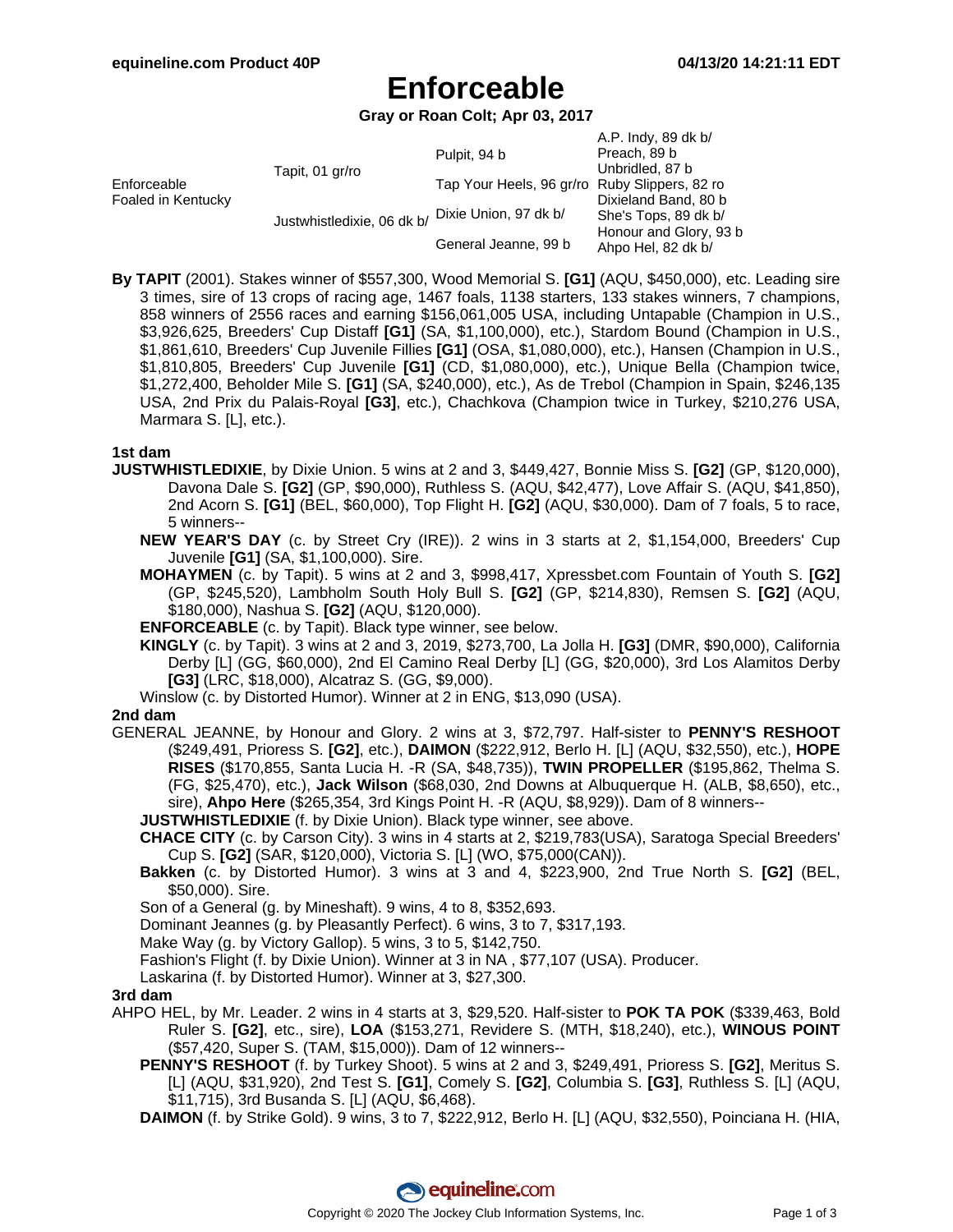## **Enforceable**

**Gray or Roan Colt; Apr 03, 2017**

\$24,000). Dam of--

- **SAINT DAIMON** (g. by Saint Ballado). 8 wins, 2 to 8, \$432,095, Huntington S. [L] (AQU, \$48,810), 2nd Jersey Shore Breeders' Cup S. **[G3]** (MTH, \$30,000), Forever Whirl S. -R (GP, \$15,000), 3rd Toboggan S. **[G3]** (AQU, \$11,070), Ziggy's Boy S. (BEL, \$6,715), etc.
- **Not Tricky** (c. by Phone Trick). 3 wins at 2 and 3, \$123,225, 2nd Cowdin S. **[G2]**, Nashua S. **[G3]**, 3rd Huntington S. [L] (AQU, \$6,199). Sire.
- Thunder Daimon (f. by Thunder Gulch). Placed at 3, \$29,015. Dam of--
	- She's Got Rules (f. by Holy Bull). 2 wins at 4, \$104,405. Dam of--
		- **Take Me to Hardoon** (f. by Violence). Winner at 2, placed at 3, 2019, \$69,000, 3rd Key Cents S. -R (AQU, \$12,000).
- **TWIN PROPELLER** (f. by Known Fact). 8 wins at 2 and 3, \$195,862, Thelma S. (FG, \$25,470), Four Winds S. (AP, \$18,990), 2nd Victoria Lass S. [L] (FG, \$20,000), Martha Washington S. [L] (OP, \$11,200). Dam of--
	- Air France (f. by French Deputy). 2 wins at 3, \$37,559. Dam of--
		- **SMOOTH AIR** (c. by Smooth Jazz). 6 wins, 2 to 4, \$1,117,200, Ohio Derby **[G2]** (TDN, \$180,000), Gulfstream Park H. **[G2]** (GP, \$180,000), Hutcheson S. **[G2]** (GP, \$90,000), Needles S. (CRC, \$56,000), 2nd Florida Derby **[G1]** (GP, \$200,000), etc. Sire.
		- **OVERDRIVEN** (c. by Tale of the Cat). 2 wins in 3 starts at 2, \$129,750, Sanford S. **[G2]** (SAR, \$90,000). Sire.
		- Super Phoebe (f. by Malabar Gold). 9 wins at 2 and 3, \$57,551. Dam of--
			- **GOT STORMY** (f. by Get Stormy). 8 wins at 3 and 4, placed at 5, 2020, \$1,518,078(USA), Fourstardave H. **[G1]**-ncr, 1 mile in 1:32.00 (SAR, \$275,000), Matriarch S. **[G1]** (DMR, \$180,000), Ontario Colleen S. **[G3]** (WO, \$75,000(CAN)), Penn Oaks [L] (PEN, \$113,600), Wild Applause S. [L] (BEL, \$60,000), etc.
			- **Sky Gold** (f. by Successful Appeal). 5 wins, 2 to 4, \$151,020, 3rd Regret S. (MTH, \$7,500).
	- Prop (f. by Unbridled's Song). Unraced. Dam of--

Windstream (f. by Mr. Greeley). Unplaced. Dam of--

- **Eighty Six Mets** (f. by Colonel John). Winner at 2 and 3, placed at 4, 2019, \$93,616, 3rd Selima S. (LRL, \$10,000).
- **HOPE RISES** (f. by Mr. Greeley). 4 wins in 8 starts at 3 and 4, \$170,855, Santa Lucia H. -R (SA, \$48,735). Dam of--
	- **Believe in Hope** (g. by Thunder Gulch). Winner at 2 and 4, \$125,390, 3rd Norfolk S. **[G1]** (OSA, \$30,000).
	- Lotsandlotsofhope (f. by Tiznow). Placed in 1 start at 2, \$9,000. Dam of--
		- **Extra Hope** (c. by Shanghai Bobby). Winner at 2 and 3, 2019, \$198,251, 2nd Native Diver S. **[G3]** (DMR, \$20,000), 3rd Los Alamitos Cash Call Futurity **[G1]** (LRC, \$36,000), Damascus S. (SA, \$12,000).

**Ahpo Here** (g. by Dehere). 9 wins, 3 to 7, \$265,354, 3rd Kings Point H. -R (AQU, \$8,929).

**Jack Wilson** (c. by Encino). 6 wins at 3 and 4, \$68,030, 2nd Downs at Albuquerque H. (ALB, \$8,650), Curribot H. (ALB, \$5,340), 3rd Ruidoso Budweiser Breeders' Cup H. (RUI, \$3,190). Set ntr at Ruidoso Downs, 5 1/2 furlongs in 1:02.80. Set ntr at Ruidoso Downs, 6 furlongs in 1:08.80. Sire.

General Jeanne (f. by Honour and Glory). See above.

- Play Po (f. by Play On). 2 wins at 3, \$58,226. Dam of--
	- **MUSIC CITY** (c. by City Zip). 6 wins, 2 to 4, \$158,639, Morluc S. (CD, \$33,660), 2nd WEBN S. (TP, \$9,300), Humphrey S. Finney S. -R (LRL, \$10,000). Sire.
	- **Premier Performer** (c. by Conquistador Cielo). 10 wins, 2 to 6, \$411,755, 2nd Kentucky Cup Sprint S. **[G3]** (TP, \$30,000), 3rd Duncan F. Kenner Breeders' Cup H. [L] (FG, \$13,750), Perryville S. [L] (KEE, \$8,407), Thanksgiving Breeders' Cup H. (LAD, \$8,250).

Mayfield (f. by Exploit). 2 wins in 3 starts at 3, \$58,253. Dam of--

**Eloquent Tribute** (f. by Tapit). Winner at 3 and 4, \$181,125, 2nd Cicada S. [L] (AQU, \$20,000).

- **Mallory Street** (f. by Street Sense). Winner at 3 and 4, \$111,837, 3rd Sorority S. [L] (MTH, \$11,000). Producer.
- **Angels in Arms** (f. by Saint Liam). 2 wins at 3, \$90,270, 2nd Femme Fatale S. (PEN, \$15,000). Producer.
- Shepherdsville (g. by Exploit). 5 wins at 3 and 4, \$66,898.